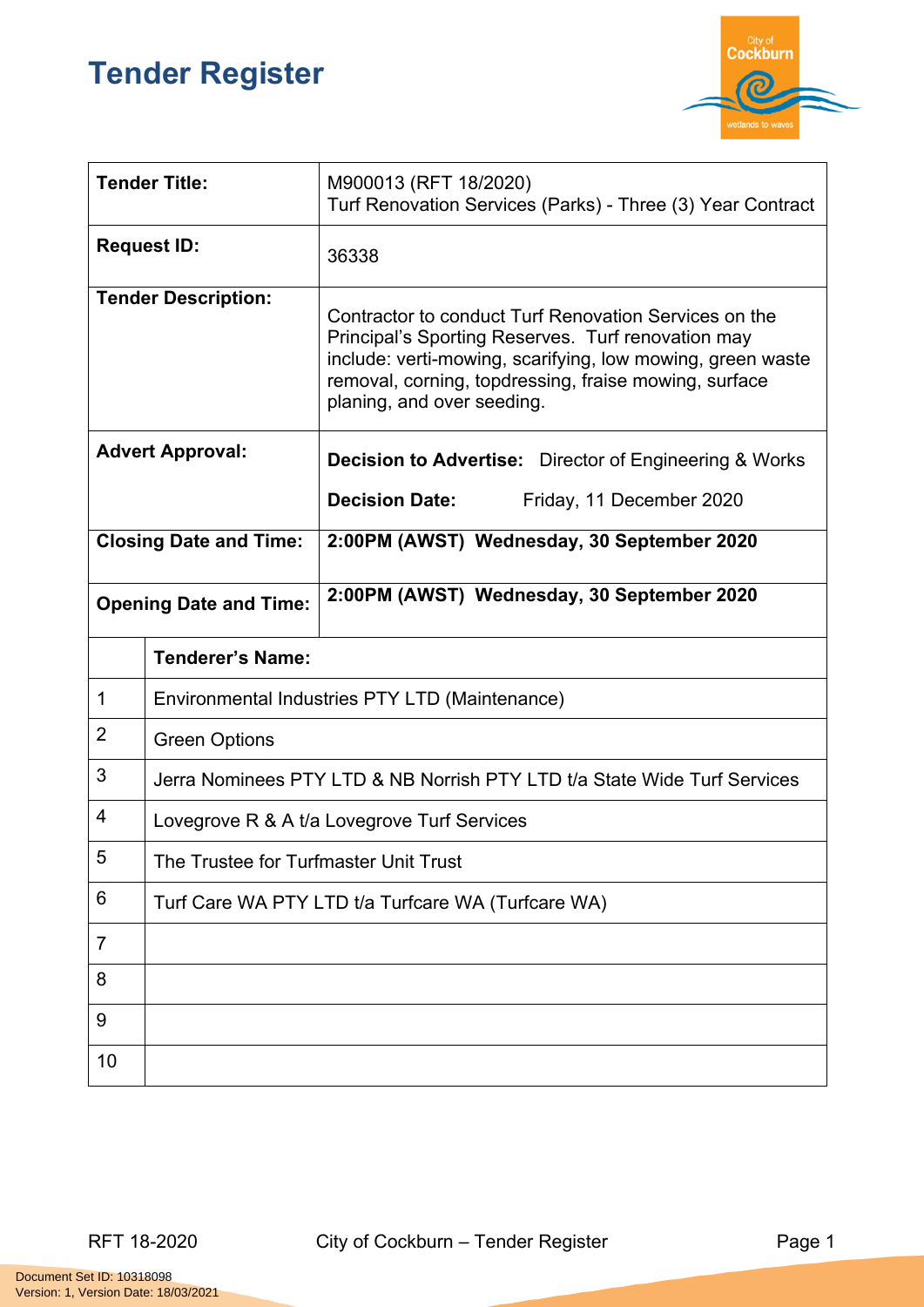| <b>Advertisement</b>                                                                                                                                                                                                                                                                                                                                                                                                                                                                                                                                                                                                                                                                                                                                                                                                                                                                                         |                                                                                                 |
|--------------------------------------------------------------------------------------------------------------------------------------------------------------------------------------------------------------------------------------------------------------------------------------------------------------------------------------------------------------------------------------------------------------------------------------------------------------------------------------------------------------------------------------------------------------------------------------------------------------------------------------------------------------------------------------------------------------------------------------------------------------------------------------------------------------------------------------------------------------------------------------------------------------|-------------------------------------------------------------------------------------------------|
| Method 1: City of Cockburn                                                                                                                                                                                                                                                                                                                                                                                                                                                                                                                                                                                                                                                                                                                                                                                                                                                                                   | Method 2: NA                                                                                    |
| Method 3:<br>The West Australian                                                                                                                                                                                                                                                                                                                                                                                                                                                                                                                                                                                                                                                                                                                                                                                                                                                                             | <b>Tender Awarded by:</b>                                                                       |
| <b>Copy of Statewide Notice:</b><br>.<br>Cockburn<br>Tenders are invited for<br>the Service listed below:                                                                                                                                                                                                                                                                                                                                                                                                                                                                                                                                                                                                                                                                                                                                                                                                    | Director of Engineering & Works<br>Choose an item.<br>Friday, 11 December 2020                  |
| TURF RENOVATION<br>SERVICES (PARKS)<br>Three (3) Year Contract<br>Tender No. RFT 18/2020<br>Deadline:<br>2:00pm (AWST) Wednesday,<br>30 September 2020<br>Tender Documents &<br>Contract Requirements:<br>Are available from the City<br>of Cockburn's aProcurement<br>https://360providers.<br>apetsoftware.com.au<br><b>Tender Enquiries:</b><br>Mr Stephen White, Contracts<br>Officer by e-mail: tenders@<br>oockburn.wa.gov.au<br>Lodgement:<br>Tenders can only be lodged<br>using the City's eProcurement<br>mttps://360providers.<br>https://360providers.<br>apetsoftware.com.au<br>All electronic submissions<br>files shall be clearly named<br>with the City's Tender Number<br>as stated above and the<br>Tenderer's Name; and lodged<br>by the specified time and<br>date.<br>No late, telephoned, faxed,<br>malled, electronically malled<br>or hand delivered Responses<br>will be accepted. | <b>Date of Council Meeting:</b><br>Click here to enter a date. or<br>Not applicable<br>Item No: |